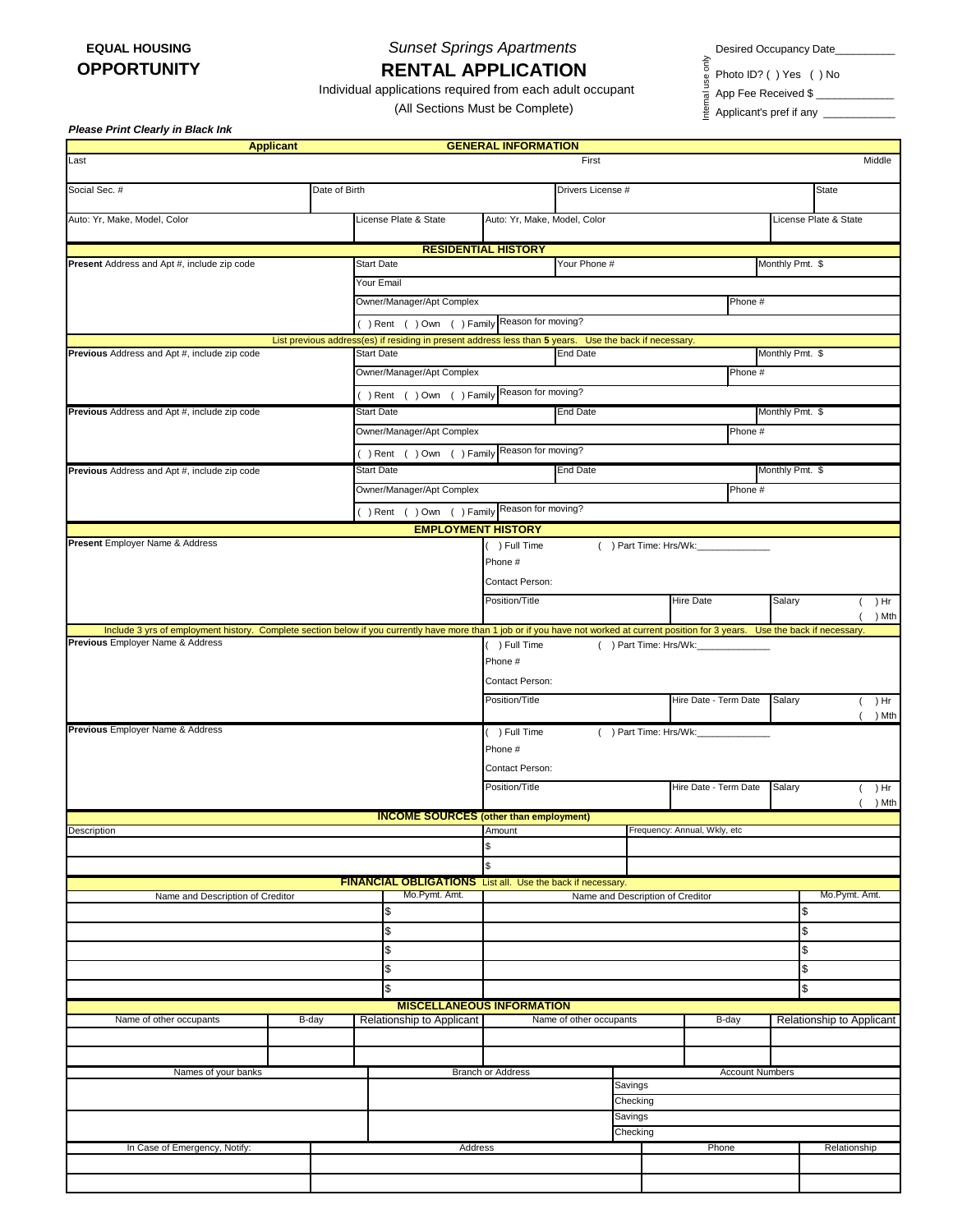|                                                                                                                                     | <b>PAGE 2</b><br><b>Applicant</b> |       |                        |  |  |  |  |
|-------------------------------------------------------------------------------------------------------------------------------------|-----------------------------------|-------|------------------------|--|--|--|--|
| Last                                                                                                                                | First                             |       | Middle                 |  |  |  |  |
|                                                                                                                                     |                                   |       |                        |  |  |  |  |
| Personal References (Non Related)                                                                                                   | Address                           | Phone | Length of Acquaintance |  |  |  |  |
|                                                                                                                                     |                                   |       |                        |  |  |  |  |
|                                                                                                                                     |                                   |       |                        |  |  |  |  |
| Please list/describe each:<br>How many pets?                                                                                        |                                   |       |                        |  |  |  |  |
| Does anyone in the household currently smoke or vape? (<br>ı No<br>Yes                                                              |                                   |       |                        |  |  |  |  |
| Is anyone in the household a former smoker/vaper? $($ $)$ Yes $($<br>) No<br>If yes, please list each and when quit:                |                                   |       |                        |  |  |  |  |
| Have you ever been evicted or asked to move? () Yes (<br>If yes, When/Where/Why?<br>) No                                            |                                   |       |                        |  |  |  |  |
| Have you ever been arrested, convicted, or charged with a felony or misdemeanor?<br>If yes, please explain on back:<br>No.<br>) Yes |                                   |       |                        |  |  |  |  |
| How did you learn about this property?<br>what Chapter?<br>Have you ever filed Bankruptcy?<br>Yes<br>No<br>If yes.                  |                                   |       |                        |  |  |  |  |
| <b>REPRESENTATION AND AUTHORIZATION BY APPLICANT</b>                                                                                |                                   |       |                        |  |  |  |  |

 Applicant is applying to rent housing accommodations at Sunset Springs Apartments and represents that all of the above statements are true and correct. Applicant hereby gives permission to have any information verified including but not limited to obtaining a credit report and verifying employment, past employment, income, bank account, rental history, and criminal background information. Applicant also attests that all occupants of the apartment will be legal to reside in the United States. Applicant further agrees to furnish additional pertinent information or credit references on request. A photocopy of this authorization may be accepted with the same authority as the original.

Applicant also acknowledges receipt of the Sunset Springs Apartments Rental Criteria.

Applicant

Dated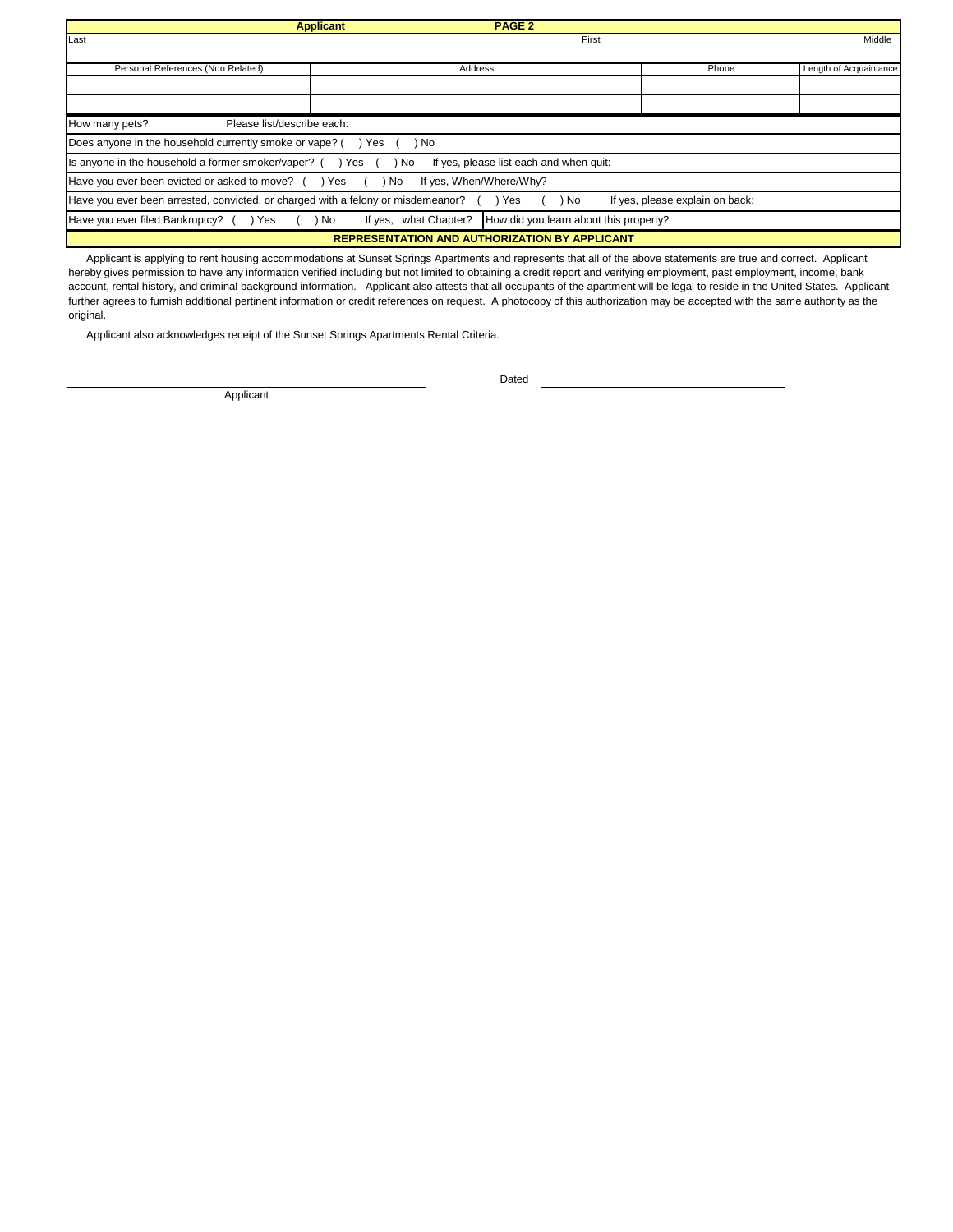# **Sunset Springs Apartments**

*A Smoke-Free Community*

 To live at Sunset Springs, all applicants must meet our rental screening requirements. These requirements must be met to our satisfaction or: (1) your application could be denied, or (2) payment of increased rental security deposit could be required, and/or (3) you may need a qualified cosigner.

 **We adhere to and comply with the federal and state Fair Housing laws. We do not discriminate on the basis or race, color, sex, religion, national origin, disability, familial status, source of income, gender identify, or sexual orientation.**

# *APPLICATION PROCEDURE*

**Application process:** We evaluate every unit application in the following manner: You must submit a completed and signed rental application and answer all questions on the form. You must pay the non-refundable application fee. We will verify the information on your application and submit it to our screening company to run your credit report and criminal history. This process normally takes one or two business days, but may take longer depending on the application. False statements on your application are grounds for denial. Applications are good for 60 days.

**Application Fee:** A \$25 non-refundable application fee is required for each applicant or cosigner that is 18 years or older. There are additional fees for applicants that have lived outside of Utah within the last five years for any length of time. Please note that some states require higher application fees. An additional \$8 fee is also required for each name used within the past five years. All fees must be in the form of a check or money order made out to Sunset Springs Apartments. In the event a check is returned from the bank for any reason, a \$20 Returned Check Fee will be assessed.

**Identification:** Two forms of identification for each adult applicant must be shown. We required at least one government-issued photo identification card, such as a driver's license; the second must have your name pre-printed. Business cards are not accepted.

**Additional Occupants/Residents:** Every occupant of the Apartment Home must be named on the lease and every occupant of the Apartment Home 18 years or older must meet all the same screening criteria. Dependent children or minors living in the Apartment Home must be named on the application and lease as an additional occupant(s). All minors or other occupants (17 years or younger) must be children of the adults on the lease or in legal custody of those adults.

## *RENTAL CRITERIA*

### **SMOKING**

- $\bullet$ We are a *smoke free* community; smoking is not permitted anywhere on the property–indoors or outdoors. Being a current or recent smoker is grounds for denial.
- $\bullet$ This policy also applies to the use of hookah and electronic cigarettes as well as other tobacco products.

### **PETS**

• We have a no pet(s) policy; pets are not permitted--even temporarily.

## **OCCUPANCY LIMITS**

- We allow up to 5 persons in an apartment.
- $\bullet$ We provide free parking for a maximum of 2 vehicles. We allow a 3rd vehicle, but we charge a monthly fee. We do not allow more than 3 vehicles. We reserve the right to restrict the type/size of vehicles.

## **EMPLOYMENT REQUIREMENTS\*\***

- $\bullet$ Employment will be verified.
- $\bullet$ Self-employed applicants must provide a current CPA prepared financial statement or most recent tax return.
- $\bullet$ If not employed, please refer to the Income Requirements below.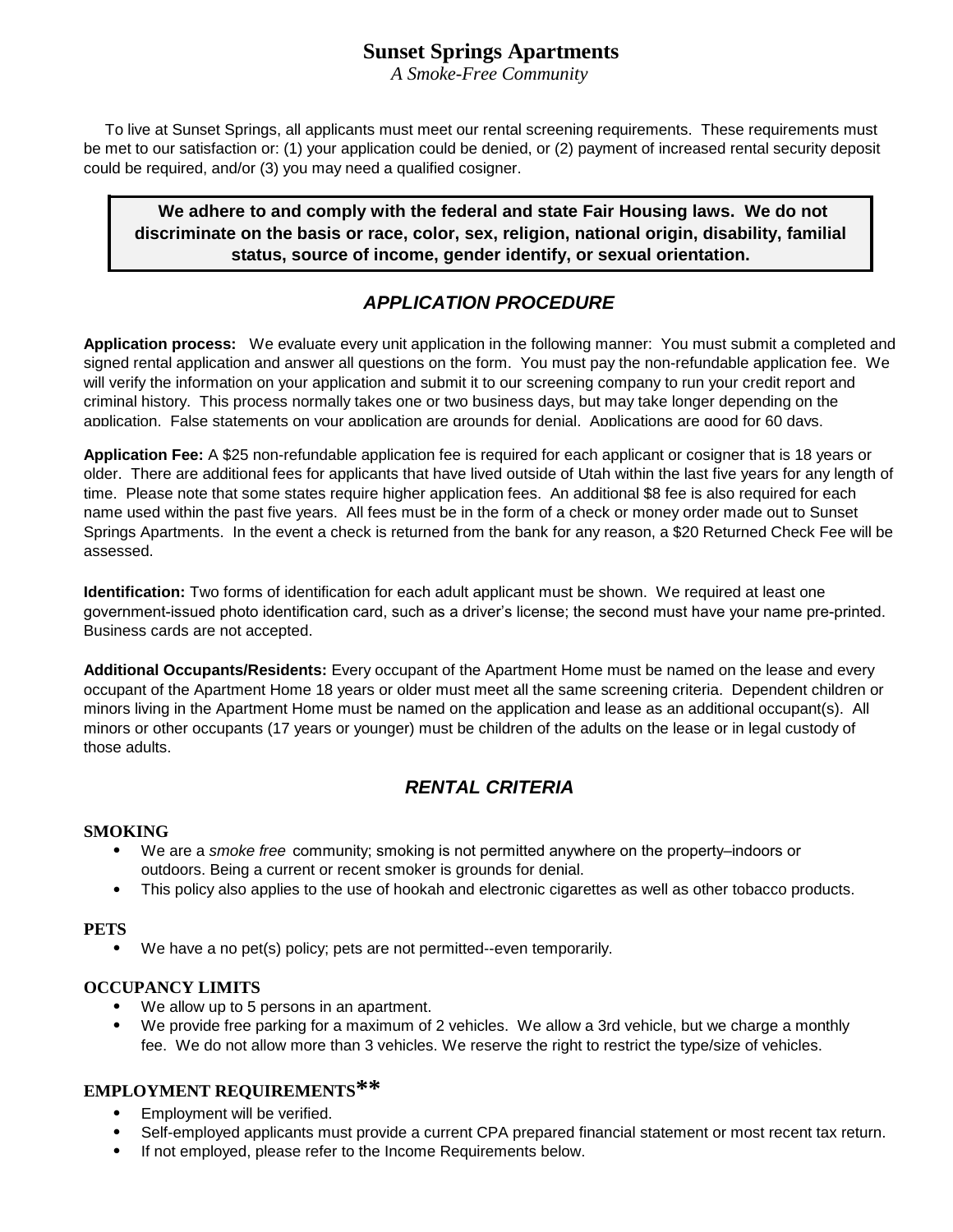# **INCOME REQUIREMENTS\*\***

- All income sources must be verifiable. We require you to provide documentation.
- $\bullet$ The combined gross income of all adult persons living in the apartment must be at least 3 or 4 times the monthly rental rate (depending on credit).
- Alimony and/or child support will be considered verifiable income provided it is pursuant to a Court Order.
- $\bullet$ Applicants that do not meet the above employment or income requirements may provide a qualified cosigner and/or savings account statements showing a minimum balance equal to 12 months of rental payments.

## **HOUSING REFERENCES\*\***

- $\bullet$ Any negative rental/residential history is grounds for the denial of an application.
- $\bullet$ An application may not be approved if there are any previous evictions, defaults in lease agreements, untimely rental payments, unit damages, or outstanding balances owed to another landlord.
- $\bullet$ Proper notice must be given to current or previous landlords.
- We require a complete list of at least the last five consecutive years of housing history, whether it be rental, student housing, home ownership, with family, church missionary service, etc.
- $\bullet$ Two years of housing history should be verifiable from an unbiased source.

## **CREDIT HISTORY\*\***

- Credit risk score of 600 or higher.
- Credit report must reflect that all accounts are current.
- No uncharged bankruptcies.
- $\bullet$ Any bankruptcy must have been discharged at least eighteen months prior to the date of application.

#### **If applicant is slightly deficient in any of the above marked categories, they may still be considered with an increased security deposit and/or a qualified cosigner.** \*\*

## **CRIMINAL HISTORY**

## **Any of the following may be grounds for denial:**

- $\bullet$ Any charge or conviction of a felony which involves bodily harm or molestation of a child.
- $\bullet$ Any charge or conviction of a felony within the past seven years which involved injury to a person or property.
- $\bullet$ Any arrest for the distribution or manufacture of any controlled substance.
- $\bullet$ Any arrest(s) within the past seven years involving illegal use or possession of a controlled substance.
- $\bullet$ Any current illegal use or addiction of a controlled substance.
- $\bullet$ Anyone whose tenancy would constitute a threat to the health or safety of other individuals or whose tenancy would result in a substantial physical damage to the property of others, or whose tenancy would interfere with the peaceful and quiet enjoyment of the premises.
- $\bullet$ Being listed on *any* state's sex offender registry.
- $\bullet$ Any criminal activity that would lead us to believe that the applicant's money was obtained by illegal or fraudulent activity.

# *LEASE SIGNING and MOVING IN*

- $\bullet$ All leaseholders must be physically present for lease signing and/or before taking possession of the apartment (i.e. before receiving a key to the apartment).
- t No personal belongings will be permitted in the apartment prior to the move-in date listed on the lease.
- t The non-refundable lease initiation fee and the refundable deposit must be paid on or before the move-in date listed on the lease.
	- $\bullet$ The amount of the refundable security deposit is dependent on what we find as we process the household's application. Typically it ranges from \$600 to \$1200.
	- $\bullet$ The non-refundable lease initiation fee is \$250 for a six month lease.